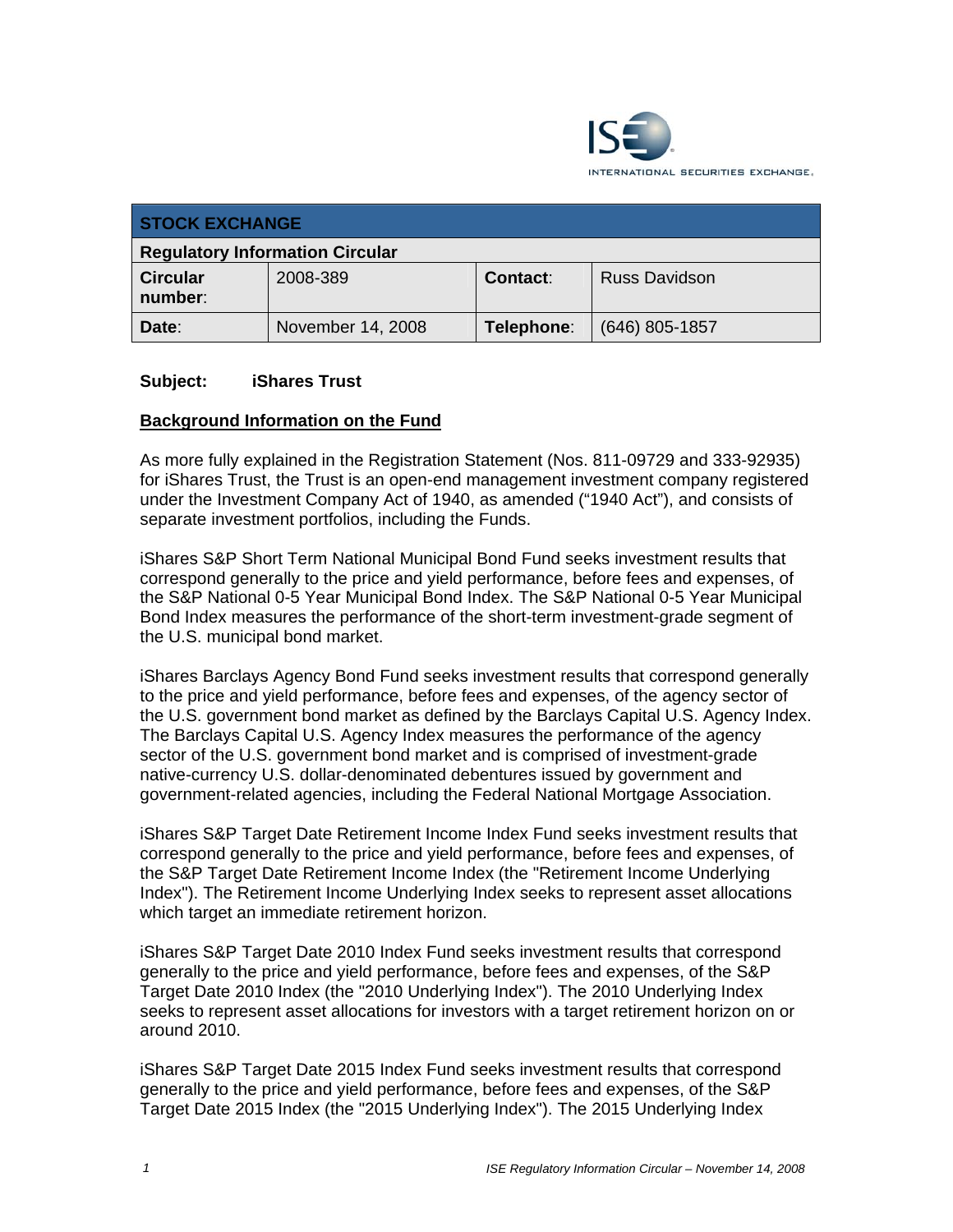seeks to represent asset allocations for investors with a target retirement horizon on or around 2015.

iShares S&P Target Date 2020 Index Fund seeks investment results that correspond generally to the price and yield performance, before fees and expenses, of the S&P Target Date 2020 Index (the "2020 Underlying Index"). The 2020 Underlying Index seeks to represent asset allocations for investors with a target retirement horizon on or around 2020.

iShares S&P Target Date 2025 Index Fund seeks investment results that correspond generally to the price and yield performance, before fees and expenses, of the S&P Target Date 2025 Index (the "2025 Underlying Index"). The 2025 Underlying Index seeks to represent asset allocations for investors with a target retirement horizon on or around 2025.

iShares S&P Target Date 2030 Index Fund seeks investment results that correspond generally to the price and yield performance, before fees and expenses, of the S&P Target Date 2030 Index (the "2030 Underlying Index"). The 2030 Underlying Index seeks to represent asset allocations for investors with a target retirement horizon on or around 2030.

iShares S&P Target Date 2035 Index Fund seeks investment results that correspond generally to the price and yield performance, before fees and expenses, of the S&P Target Date 2035 Index (the "2035 Underlying Index"). The 2035 Underlying Index seeks to represent asset allocations for investors with a target retirement horizon on or around 2035.

iShares S&P Target Date 2040 Index Fund seeks investment results that correspond generally to the price and yield performance, before fees and expenses, of the S&P Target Date 2040 Index (the "2040 Underlying Index"). The 2040 Underlying Index seeks to represent asset allocations for investors with a target retirement horizon on or around 2040.

iShares S&P Conservative Allocation Fund seeks investment results that correspond generally to the price and yield performance, before fees and expenses, of the S&P Target Risk Conservative Index (the "Conservative Allocation Underlying Index"). The Conservative Allocation Underlying Index measures the performance of S&P's proprietary allocation model, which is intended to represent a conservative target risk allocation strategy.

iShares S&P Moderate Allocation Fund seeks investment results that correspond generally to the price and yield performance, before fees and expenses, of the S&P Target Risk Moderate Index (the "Moderate Allocation Underlying Index"). The Moderate Allocation Underlying Index measures the performance of S&P's proprietary allocation model, which is intended to represent a moderate target risk allocation strategy.

iShares S&P Growth Allocation Fund seeks investment results that correspond generally to the price and yield performance, before fees and expenses, of the S&P Target Risk Growth Index (the "Growth Allocation Underlying Index"). The Growth Allocation Underlying Index measures the performance of S&P's proprietary allocation model, which is intended to represent a growth target risk allocation strategy.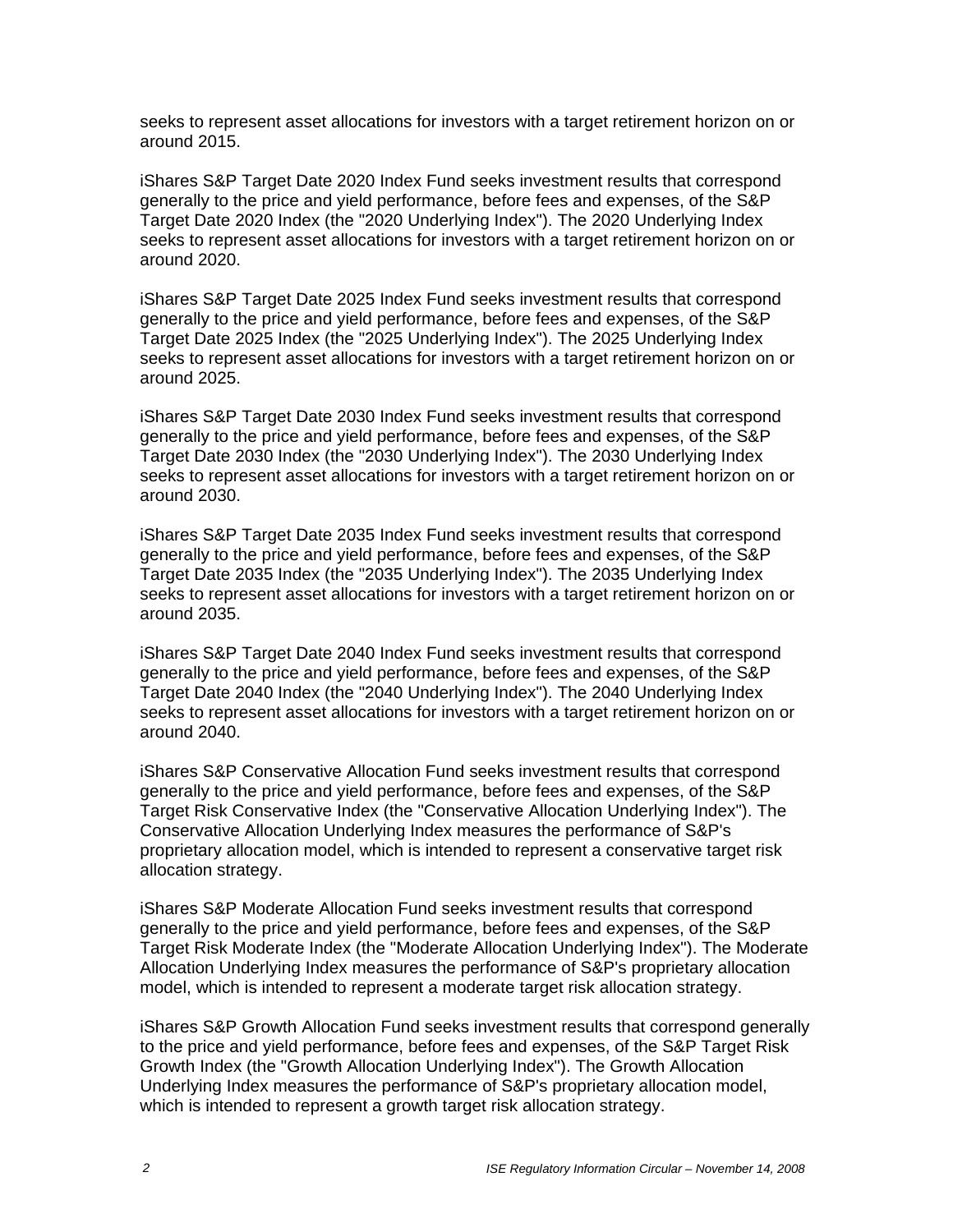iShares S&P Aggressive Allocation Fund seeks investment results that correspond generally to the price and yield performance, before fees and expenses, of the S&P Target Risk Aggressive Index (the "Aggressive Allocation Underlying Index"). The Aggressive Allocation Underlying Index measures the performance of S&P's proprietary allocation model, which is intended to represent an aggressive target risk allocation strategy.

Barclays Global Fund Advisors is the investment adviser to the Funds. SEI Investments Distribution Co. is the distributor for the Funds. State Street Bank and Trust Company is the custodian, administrator, and transfer agent for the Funds.

As described more fully in the Trust's prospectus ("Prospectus") and Statement of Additional Information's ("SAI"), the Fund will issue and redeem shares on a continuous basis, at their net asset value ("NAV"), only in large blocks of Shares (each, a "Creation Unit"). Creation Units will be issued and redeemed principally in-kind for securities which constitutes a substantial replication, or a portfolio sampling representation, of the securities involved in the Index. Except when aggregated in Creation Units, the Shares are not redeemable securities of the Fund.

The Depository Trust Company ("DTC") serves as securities depository for the Shares, which may be held only in book-entry form; share certificates will not be issued. DTC, or its nominee, is the record or registered owner of all outstanding Shares.

The NAV of the Fund will be determined once daily at the close of trading (normally, 4:00 p.m. Eastern Standard Time ("ET")) on each day that the New York Stock Exchange is open for business (a "Business Day"). NAV is calculated by dividing the current market value of the net assets of the Fund (i.e., the total value of its assets less all liabilities) by the total number of Shares outstanding, generally rounded to the nearest cent. NAV will be available from the Distributor and will also available to National Securities Clearing Corporation ("NSCC") participants through data made available from NSCC.

The Trust's registration statement describes the various fees and expenses for the Fund's Shares. For a more complete description of the Fund and the Index, visit www.iShares.com.

#### **Purchases and Redemptions in Creation Unit Size**

Equity Electronic Access Members ("Equity EAMs") are hereby informed that procedures for purchases and redemptions of Shares in Creation Units are described in the Trust's Prospectus and Statement of Additional Information and that Shares are not individually redeemable but are redeemable only in Creation Unit aggregations or multiples thereof.

#### **Principal Risks**

Interested persons are referred to the Prospectuses for a description of risks associated with an investment in the Shares. These risks include the risk that the Fund's return may not match the return of the Index for a number of reasons including the incursion by the Fund of operating expenses and costs not applicable to the Index. In addition, as noted in the Prospectus, the Shares may trade at market prices that may differ from their NAV.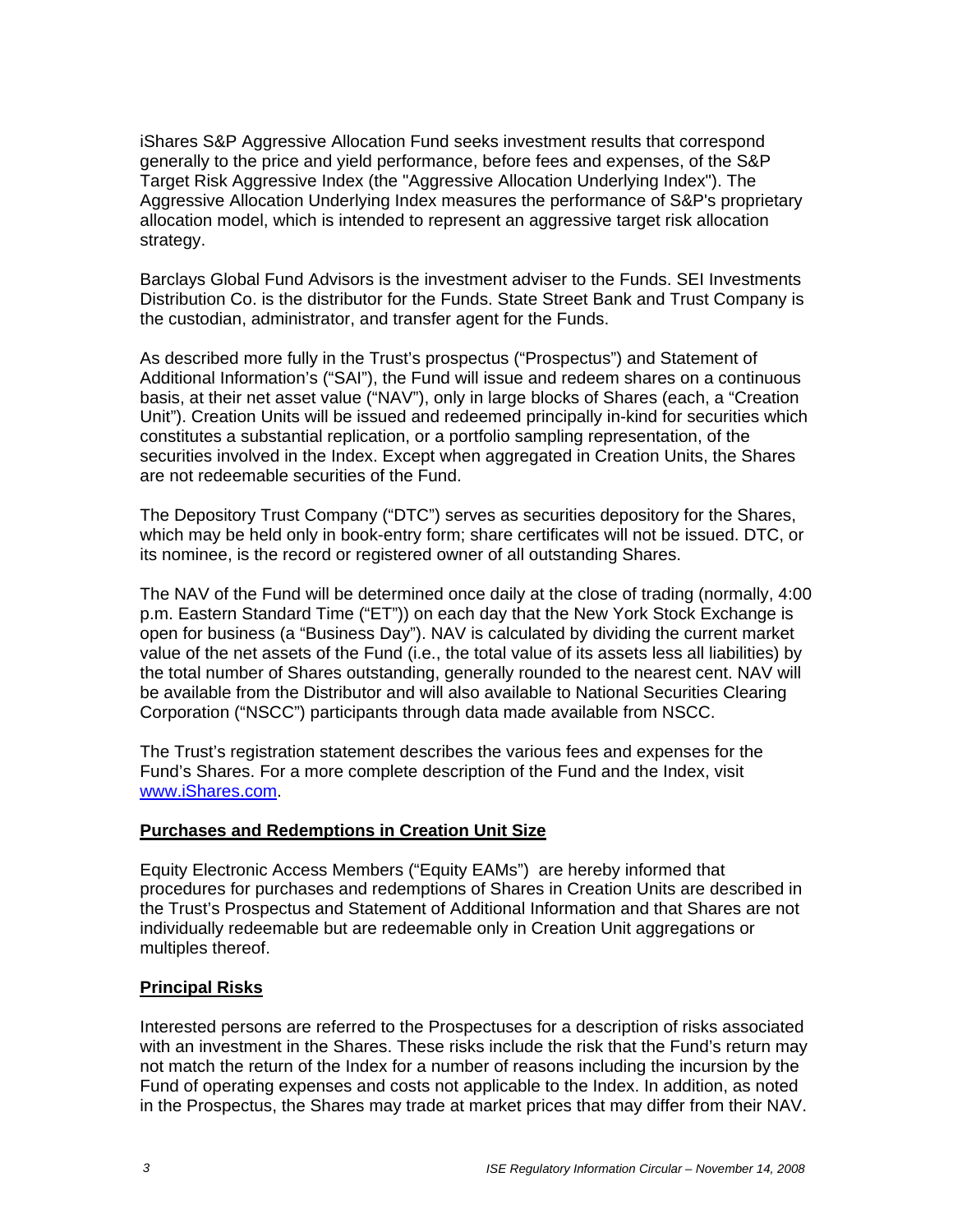The NAV of the Shares will fluctuate with changes in the market value of the Fund's holdings. The market prices of the Shares will fluctuate in accordance with changes in NAV as well as the supply and demand for the Share.

#### **Exchange Rules Applicable to Trading in the Shares**

The Shares are considered equity securities, thus rendering trading in the Shares subject to the Exchange's existing rules governing the trading of equity securities.

## **Trading Hours**

Trading in the shares on ISE is on a UTP basis and is subject to ISE equity trading rules. The shares will trade from 8:00 a.m. until 5:00 p.m. Eastern Time. Equity EAMs trading the shares during the Extended Market Sessions are exposed to the risk of the lack of the calculation or dissemination of underlying index value or intraday indicative value ("IIV"). For certain derivative securities products, an updated underlying index value or IIV may not be calculated or publicly disseminated in the Extended Market hours. Since the underlying index value and IIV are not calculated or widely disseminated during Extended Market hours, an investor who is unable to calculate implied values for certain derivative securities products during Extended Market hours may be at a disadvantage to market professionals.

## **Trading Halts**

ISE will halt trading in the Shares of a Trust in accordance with ISE Rule 2101(a)(2)(iii). The grounds for a halt under this Rule include a halt by the primary market because it stops trading the Shares and/or a halt because dissemination of the IIV or applicable currency spot price has ceased, or a halt for other regulatory reasons. In addition, ISE will stop trading the Shares of a Trust if the primary market de-lists the Shares.

## **Delivery of a Prospectus**

Pursuant to federal securities laws, investors purchasing Shares must receive a prospectus prior to or concurrently with the confirmation of a transaction. Investors purchasing Shares directly from the Fund (by delivery of the Deposit Amount) must also receive a prospectus.

Prospectuses may be obtained through the Distributor or on the Fund's website. The Prospectus does not contain all of the information set forth in the registration statement (including the exhibits to the registration statement), parts of which have been omitted in accordance with the rules and regulations of the SEC. For further information about the Fund, please refer to the Trust's registration statement.

## **Exemptive, Interpretive and No-Action Relief Under Federal Securities Regulations**

The Commission has issued letters granting exemptive, interpretive and no-action relief from certain provisions of and rules under the Securities Exchange Act of 1934 for exchange-traded funds listed and traded on a registered national securities exchange that meet certain criteria.

## **Regulation M Exemptions**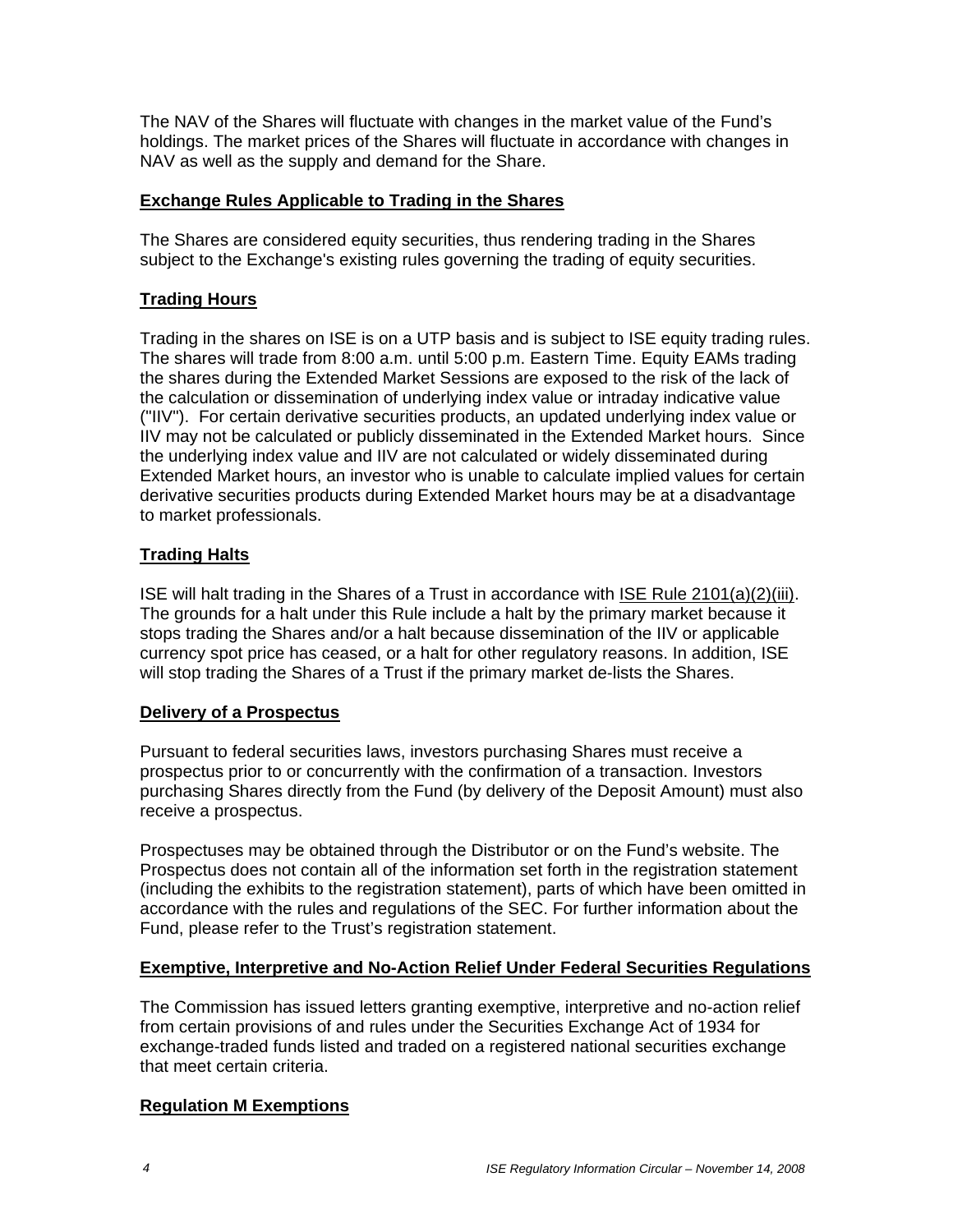Generally, Rules 101 and 102 of Regulation M prohibit any "distribution participant" and its "affiliated purchasers" from bidding for, purchasing, or attempting to induce any person to bid for or purchase any security which is the subject of a distribution until after the applicable restricted period, except as specifically permitted in Regulation M. The provisions of the Rules apply to underwriters, prospective underwriters, brokers, dealers, and other persons who have agreed to participate or are participating in a distribution of securities.

The Commission issued a No-Action Letter by which persons participating in a distribution of shares of a fund may engage in secondary market transactions in such shares during their participation in such a distribution, despite the requirements of from Rule 101 under Regulation M. In addition, the SEC has permitted persons who may be deemed to be participating in the distribution of shares of a fund (i) to purchase securities for the purpose of purchasing creation unit aggregations of fund shares and (ii) to tender securities for redemption in Creation Unit Aggregations. Further, the Commission has clarified that the tender of fund shares to the Fund for redemption does not constitute a bid for or purchase of any of the Funds' securities during the restricted period of Rule 101. The Commission has issued a No-Action Letter to paragraph (e) of Rule 102 under Regulation M which allow the redemption of fund shares in creation unit aggregations during the continuous offering of shares.

#### **Customer Confirmations for Creation or Redemption of Fund Shares (SEC Rule 10b-10)**

Broker–dealers who handle purchases or redemptions of Fund shares in Creation Units for customers will be permitted to provide such customers with a statement of the number of Creation Unit Aggregations created or redeemed without providing a statement of the identity, number and price of shares of the individual securities tendered to the Fund for purposes of purchasing creation unit aggregations ("Deposit Securities") or the identity, number and price of shares to be delivered by the Trust to the redeeming holder ("Redemption Securities"). The composition of the securities required to be tendered to the Fund for creation purposes and of the securities to be delivered on redemption will be disseminated each business day and will be applicable to requests for creations or redemption, as the case may be, on that day. This exemptive relief under Rule 10b-10 with respect to creations and redemptions is subject to the following conditions:

- 1. Confirmations to customers engaging in creations or redemptions must state that all information required by Rule 10b-10 will be provided upon request;
- 2. Any such request by a customer for information required by Rule 10b-10 will be filed in a timely manner, in accordance with Rule 10b-10(c);
- 3. Except for the identity, number and price of shares of the component securities of the Deposit Securities and Redemption Securities, as described above, confirmations to customers must disclose all other information required by Rule 10b-10(a).

#### **SEC Rule 14e-5**

The Commission has permitted any person acting as a dealer-manager of a tender offer for a component security of fund (1) to redeem fund shares in creation unit aggregations from the issuer that may include a security subject to such tender offer and (2) to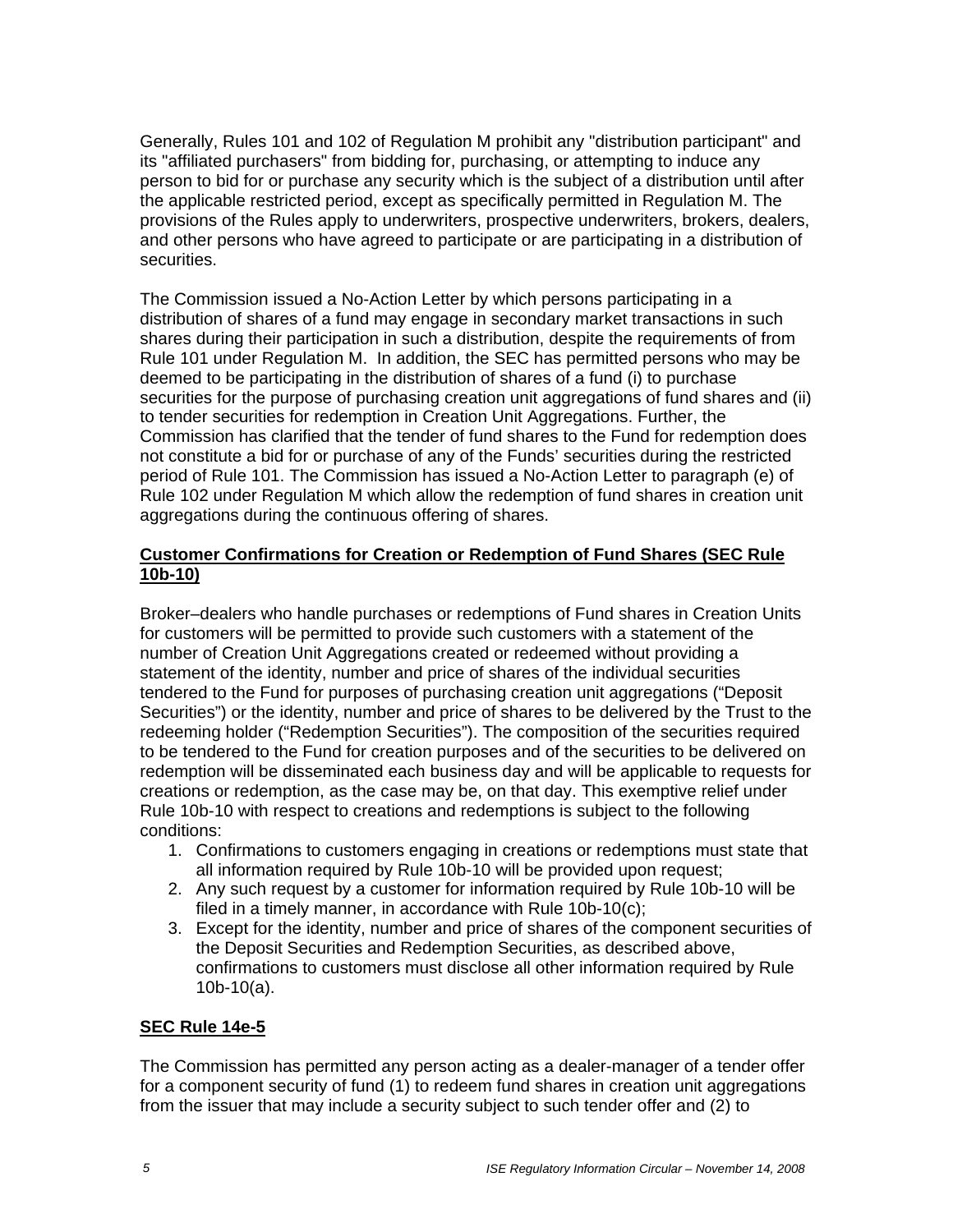purchase fund shares during such tender offer. In addition, a No-Action has been issued under Rule 14e-5 states that if a broker-dealer acting as a dealer-manager of a tender offer for a security of the Fund purchases or arranges to purchase such securities in the secondary market for the purpose of tendering such securities to purchase one or more creation unit aggregations of shares, it must be made in conformance with the following:

- 1. such bids or purchases are effected in the ordinary course of business, in connection with a basket of 20 or more securities in which any security that is the subject of a distribution, or any reference security, does not comprise more than 5% of the value of the basket purchased; or
- 2. purchases are effected as adjustments to such basket in the ordinary course of business as a result of a change in the composition of the underlying index; and
- 3. such bids or purchases are not affected for the purpose of facilitating such tender offer.

### **Section 11(d)(1); SEC Rules 11d1-1 and 11d1-2**

Section 11(d)(1) of the Act generally prohibits a person who is both a broker and a dealer from effecting any transaction in which the broker-dealer extends credit to a customer on any security which was part of a new issue in the distribution of which he participated as a member of a selling syndicate or group within thirty days prior to such transaction. The Commission has clarified that Section 11(d)(1) does not apply to broker-dealers that are not authorized participants (and, therefore, do not create creation unit aggregations) that engage in both proprietary and customer transactions in shares of a fund in the secondary market, and for broker-dealer authorized participants that engage in creations of creation unit aggregations. This relief is subject to specific conditions, including the condition that such broker-dealer (whether or not an authorized participant) does not, directly or indirectly, receive from the fund complex any payment, compensation or other economic incentive to promote or sell the shares of a fund to persons outside the fund complex, other than non-cash compensation permitted under NASD Rule 2830 (I)(5)(A), (B) or (C). See letter dated November 22, 2005 from Brian A Bussey, Assistant Chief Counsel, SEC Division of Market Regulation, to Barclays Global Investors, N.A., dated November 22, 2005. The Commission has issued a No-Action Letter under Section 11(d)(1) of the Act states that broker-dealers may treat shares of a fund, for purposes of Rule 11d1-2, as "securities issued by a registered open-end investment company as defined in the Investment Company Act" and thereby extend credit or maintain or arrange for the extension or maintenance of credit on shares that have been owned by the persons to whom credit is provided for more than 30 days, in reliance on the exemption contained in the rule.

#### **SEC Rule 15c1-5 and 15c1-6**

The Commission has issued a No-Action letter with respect to Rule 15c1-5 and Rule 15c1-6 as to the required disclosure of control by a broker or dealer with respect to creations and redemptions of fund shares and secondary market transactions therein.

#### **This Regulatory Information Circular is not a statutory Prospectus. Equity EAMs should consult the Trust's Registration Statement, SAI, Prospectus and the Fund's website for relevant information.**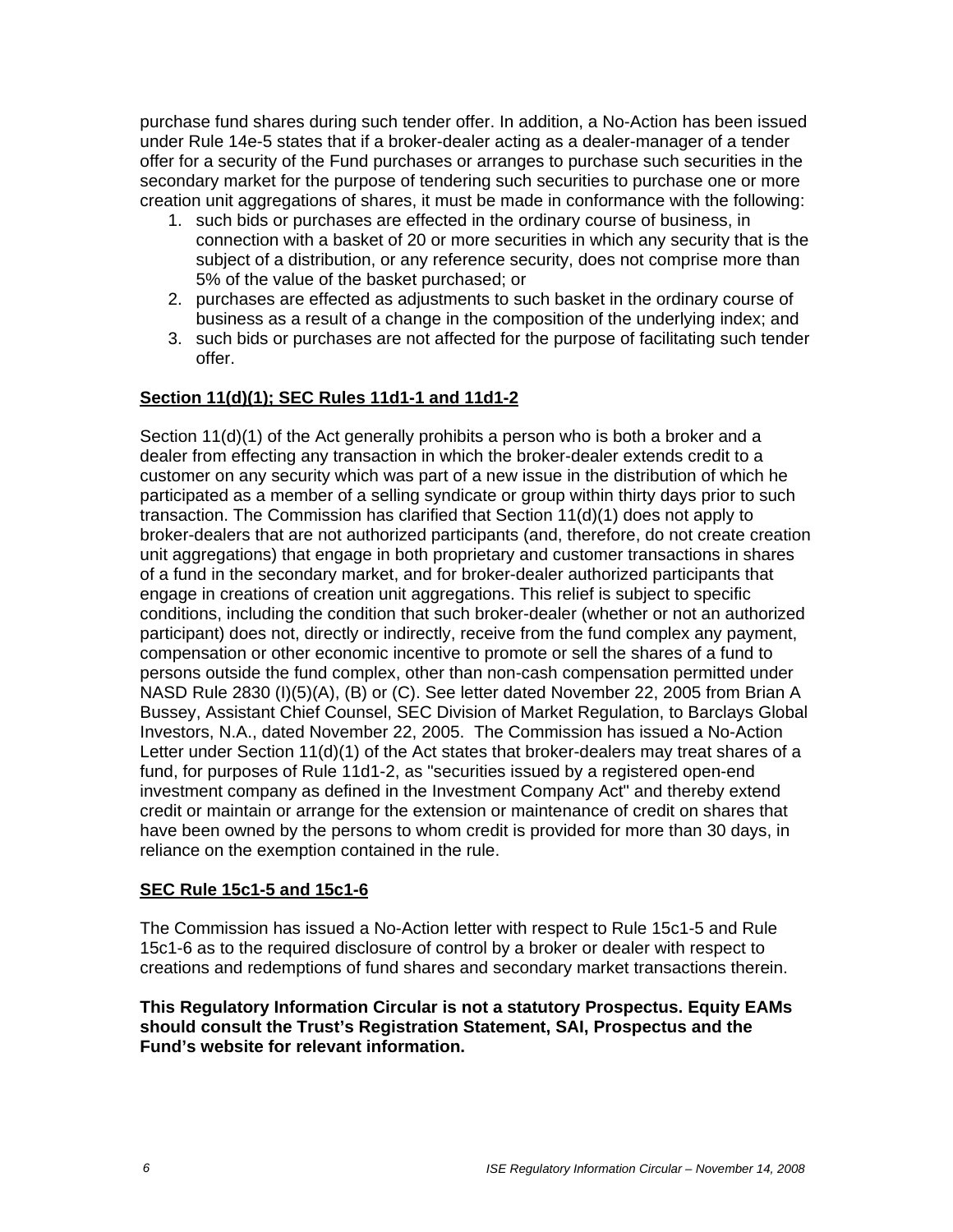## **Appendix A**

| Ticker<br><b>Fund Name</b><br>iShares S&P Short Term National Municipal<br><b>Bond Fund</b> |
|---------------------------------------------------------------------------------------------|
| <b>Fund Name</b><br>Ticker<br>iShares Barclays Agency Bond Fund                             |
| Ticker<br><b>Fund Name</b>                                                                  |
| iShares S&P Target Date Retirement Income<br><b>Index Fund</b>                              |
| <b>Fund Name</b><br>Ticker<br>iShares S&P Target Date 2010 Index Fund<br>TZD to the T       |
| Ticker<br><b>Fund Name</b><br>TZE<br>iShares S&P Target Date 2015 Index Fund                |
| <b>Fund Name</b><br>Ticker<br>iShares S&P Target Date 2020 Index Fund<br>TZG                |
| Ticker<br><b>Fund Name</b><br>iShares S&P Target Date 2025 Index Fund                       |
| <b>Fund Name</b><br>Ticker<br>iShares S&P Target Date 2030 Index Fund<br>TZL                |
| Ticker<br><b>Fund Name</b><br>iShares S&P Target Date 2035 Index Fund                       |
| <b>Fund Name</b><br>iShares S&P Target Date 2040 Index Fund                                 |
|                                                                                             |

# **Ticker Fund Name**

iShares S&P Conservative Allocation Fund